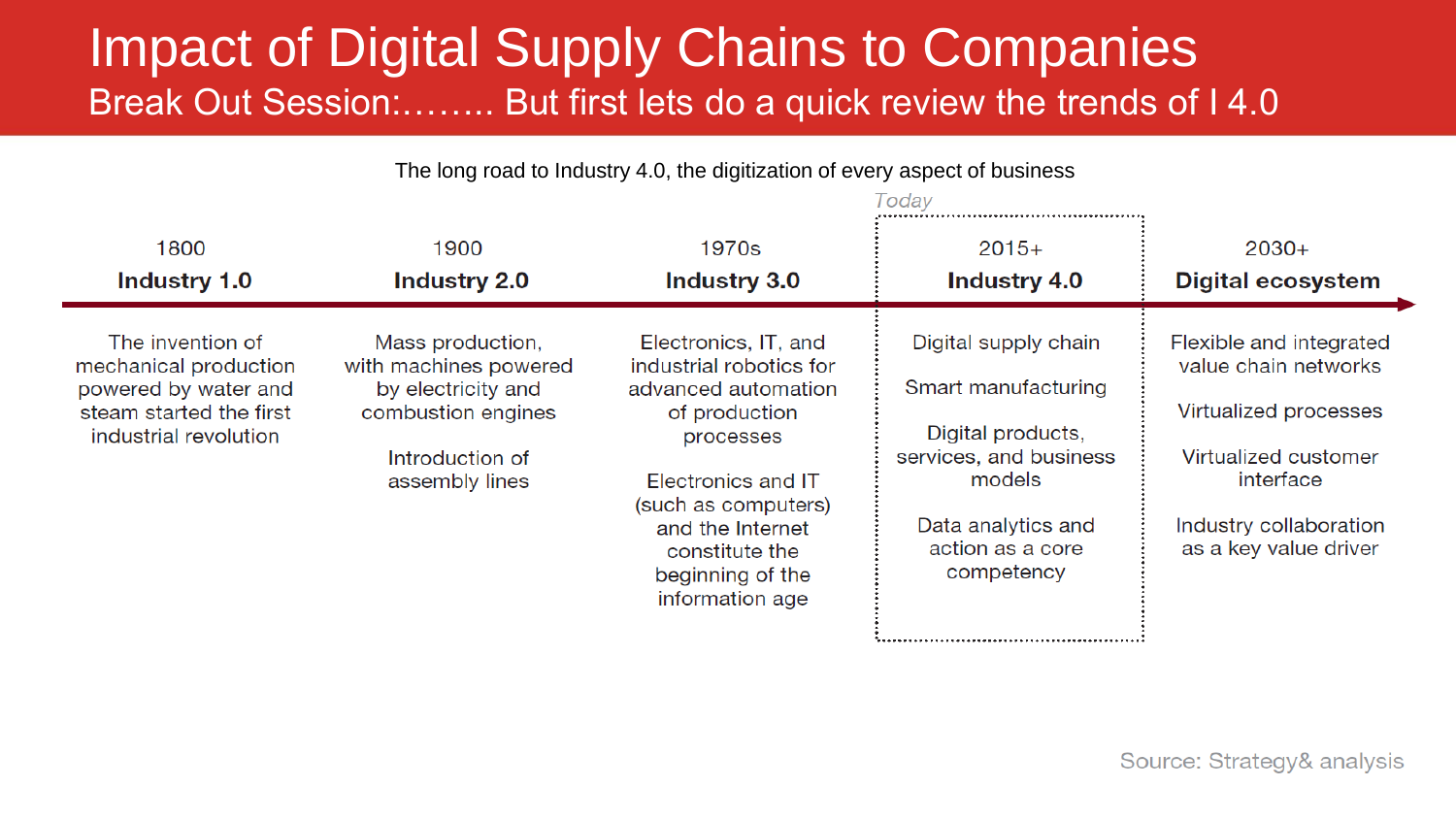## Break out Session; Impact of Digital Supply Chains to Companies **Instructions**

Divide audience in 3- 4 groups:

Tasks:

5 mins: Introduction

20 mins: Group discussion;

- a. Each group to provide examples of the impact of digital supply chain to their companies, (e.g. cost efficiency, productivity, etc) in the follow in areas;
	- **1. Visibility-** Information of elements of supply chains; (e.g. shipments, volumes, temperature)
	- **2. Integration** Connecting business processes; (e.g. databases, warehouses, systems, etc.)
	- **3. Analytics** Supply Chain analysis to enable predictive or prescriptive outcomes / actions; (e.g. Dashboards)
- b. Each group to list the key challenges for their companies during their transition to limited or end to end digitization of their supply chains and what they would recommend others to take into consideration.

20 mins: Group presentations:

a. A representative of each group to share to the discussion to the audience.